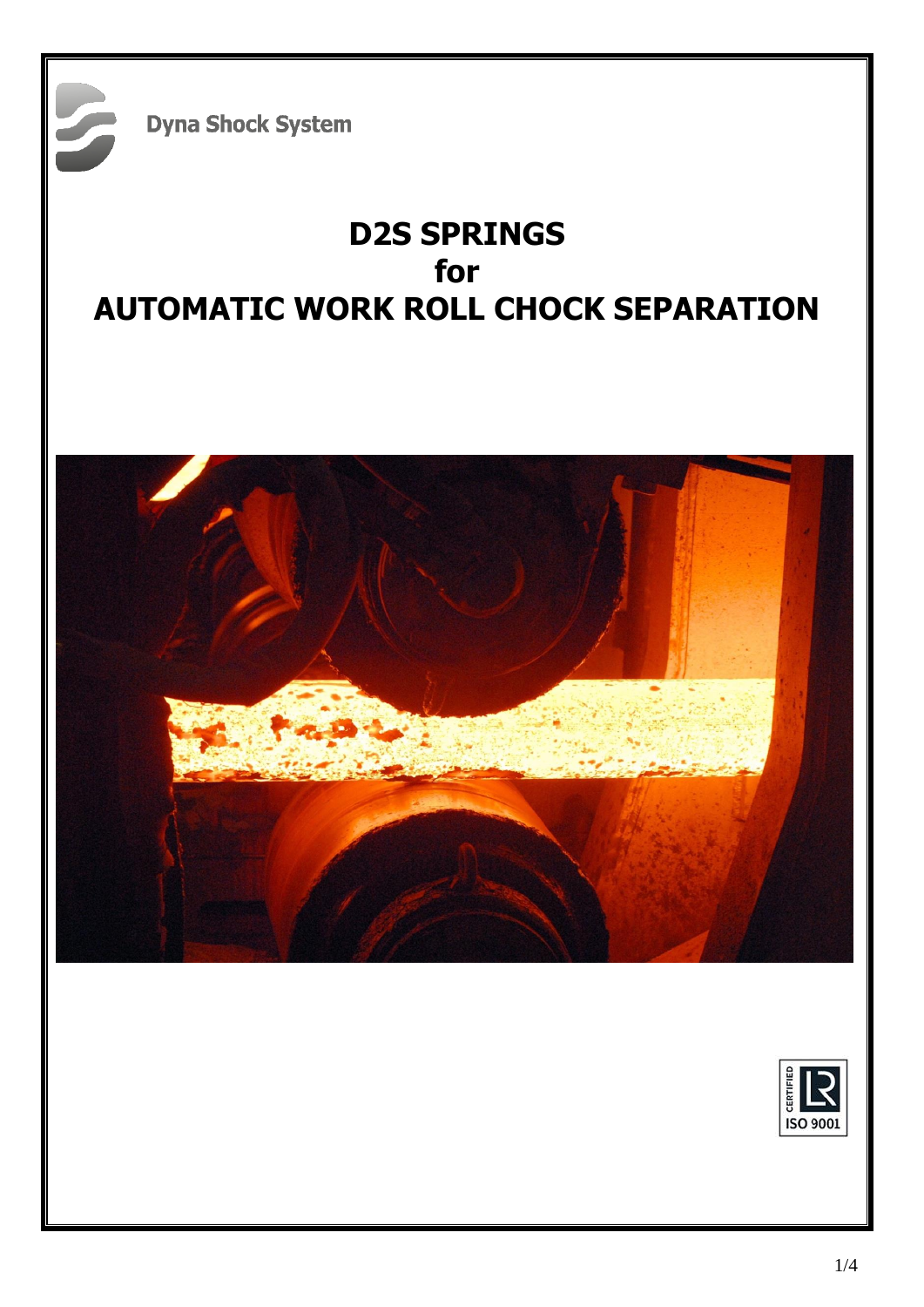### **Introduction**:

**D2S** devices are designed and built on the principle of the compression and the shear characteristics of specially formulated silicone compounds.

These characteristics enable the **D2S** device to be designed as an energy storing device (a spring) or an energy dissipating device (a shock absorber) or a combination of both by modifying the geometry of the unit and selecting an appropriate silicone compound, emphasis can be placed either on the energy storing function or on the energy dissipated function.

## **OPERATING CONDITIONS OF THE D2S SPRING**



### **Advantages**:

- 1- Extremely compact.
- 2- Dependable retention of initial characteristics, even after years of non-use.
- 3- Easy installation.
- 4- No maintenance.
- 5- No adjustment necessary in service.
- 6- Elimination of complementary devices for pre-loading, this being obtained directly by pre-stressing the silicone during initial charging.
- 7- Appreciable service life: in normal operating conditions it may reach 5 to 10 years.

# **D2S SPRING FOR AUTOMATIC WORK ROLL CHOCK SEPARATION**

The weight of the top work rolls and chock assembly is supported on two or four **D2S** springs. The units are pre-stressed to a load approximately 10% higher than the weight of the top roll assembly.

Consequently, when the top roll assembly is resting on the springs, there is no movement or compression. When the top backup roll is forced down on the top work roll to the desired roll gap, the **D2S** units are compressed and remain in the compressed position during the rolling operation.

When the top back-up roll is removed the **D2S** units force the top work roll and chock assembly upwards to their fully extended position maintaining the two work rolls at a constant centre to centre distance.

The **D2S** Spring is located in a vertical cavity in the bottom work roll chock, with the piston facing down, resting on the bottom of the cavity or on a replaceable thrust plate.

The **D2S** device acts as a compact, high-quality dependable spring.

- a) It maintains the top work roll assembly in an elevated position when the mill is not running.
- b) The work rolls are maintained separated at a constant centre to centre distance during installation, removal and transfer of rolls.
- c) The rolls are prevented from coming into contact with the each other, thereby avoiding damage to the roll surfaces.
- d) The use of **D2S** Springs eliminated the need to jack up the top work roll and then block or latch for correct roll separation on fixed centres. In doing so it eliminates the need for additional shimming required for the safe and stable transportation of roll assemblies and obviates the need for troublesome latching mechanisms.
- e) The use of **D2S** Springs "reduces the time required for roll changing" to one quarter of the time taken by conventional methods.
- f) In some applications **D2S** Springs can be used for back-up roll counter balance.

By the use of hydraulic pressure under the **D2S** Springs, the top work roll assembly may be raised higher than the normal extended position the spring allows. This is achieved by the hydraulic pressure raising the complete spring off its seat in the base of the cavity. During rolling this hydraulic pressure may be used to create upward forces to correct roll bending, reduce work roll skidding or counterbalance the top back-up roll.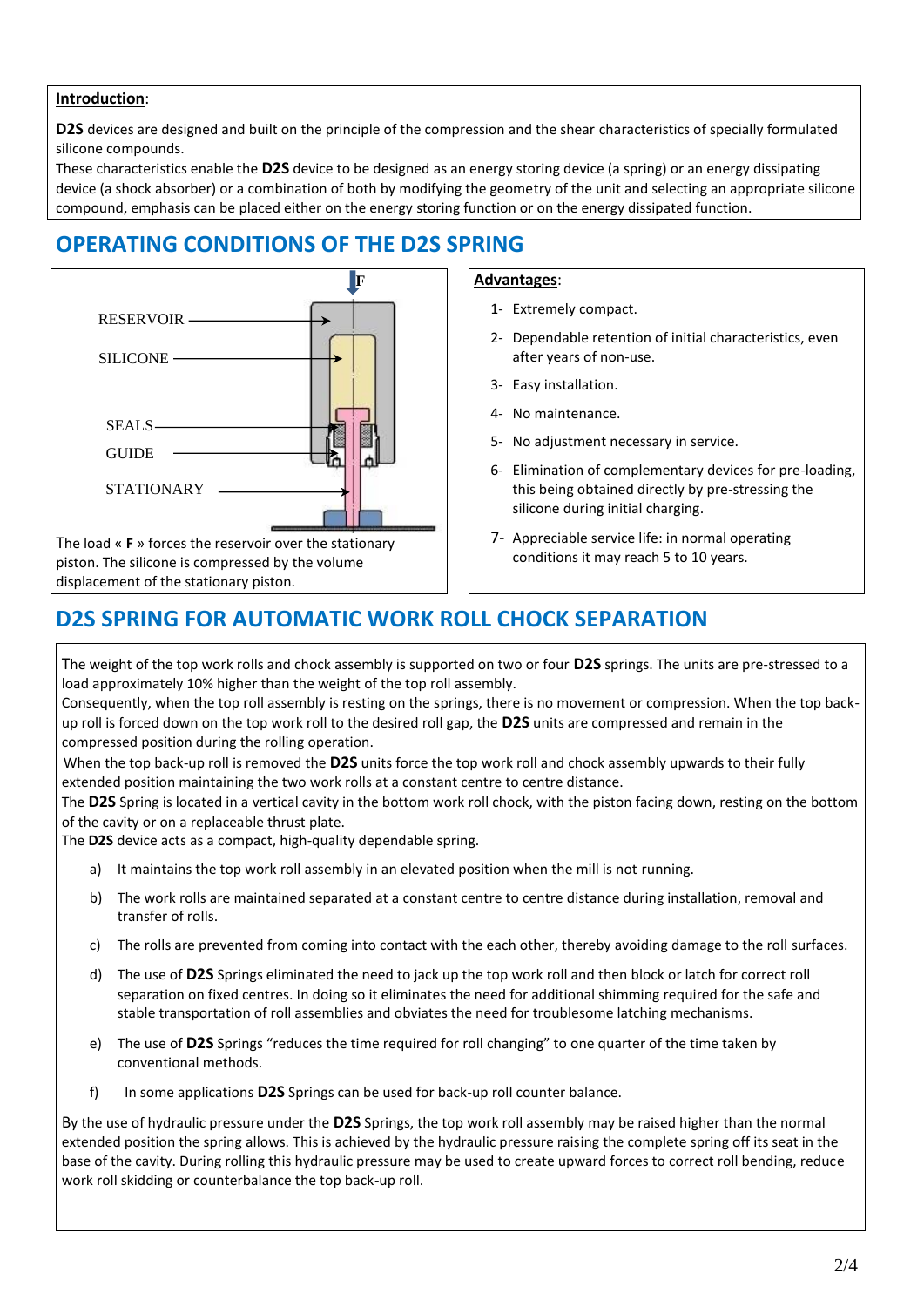## **DATA REQUIERED TO SELECT A D2S SPRING**